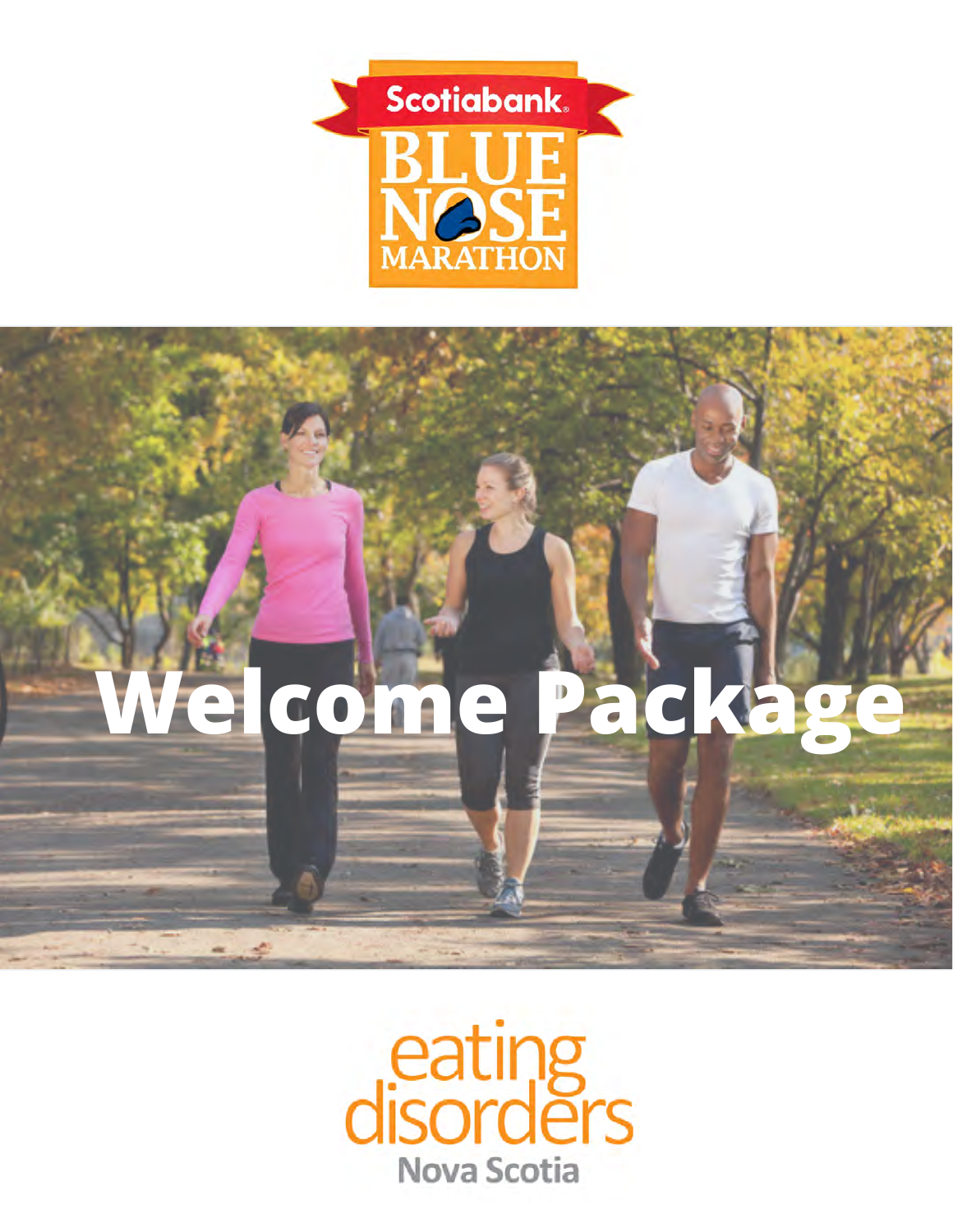## Welcome to Eating Disorders Nova Scotia's Running for Recovery Team



Thank you so much for joining the team!



We love joyful movement.

Dance, skip, walk or run your way through the 5K. Challenge yourself, and take on the 10 or 15K, the half, or full marathon.

Celebrate what your body can do, and raise funds to support eating disorder recovery!

Your Welcome Package contains:

- Info on Eating Disorders
- About Eating Disorders Nova Scotia
- Is the Bluenose for you?
- 8 week Training Plan
- Fundraising Ideas

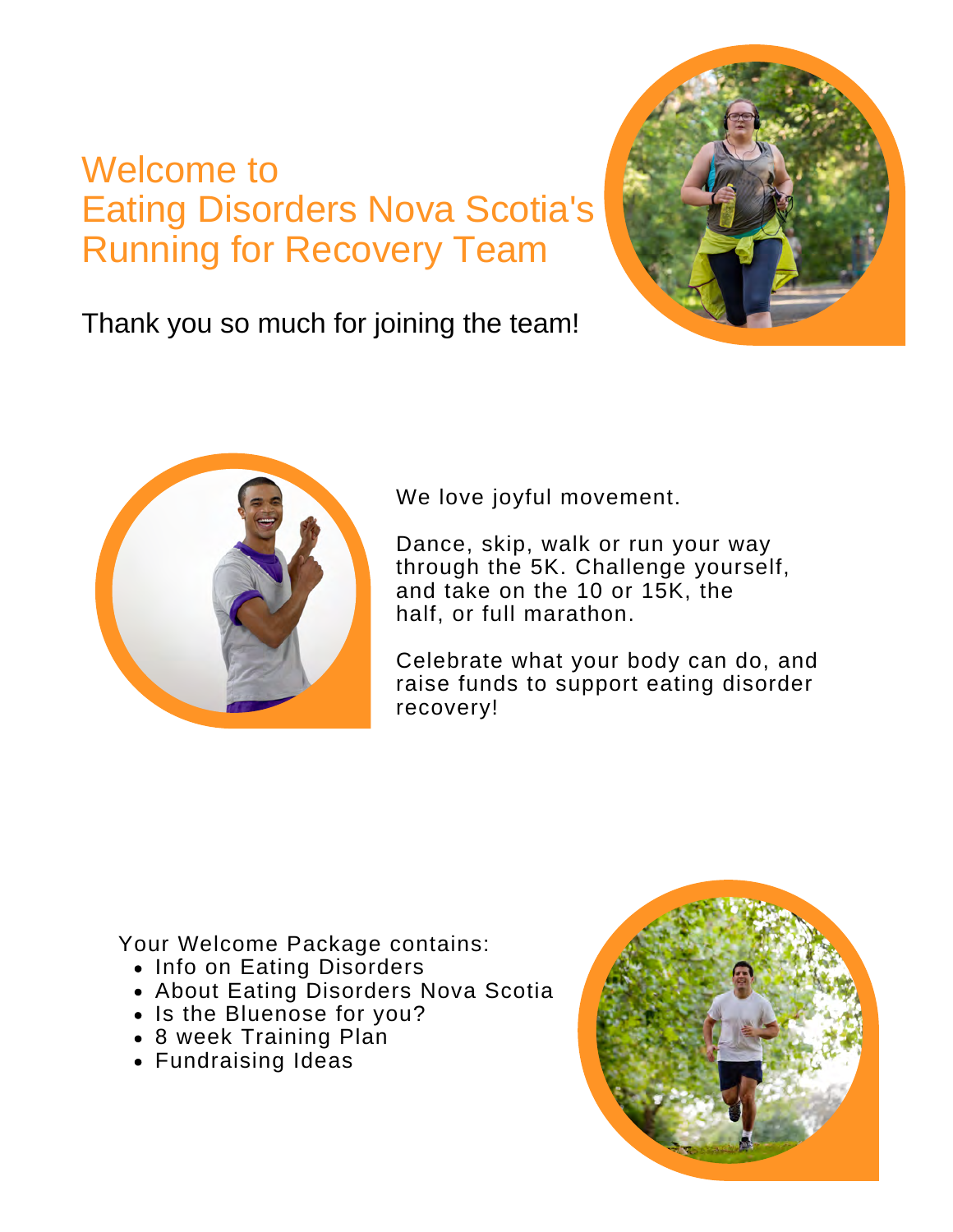## Nova Scotia

#### **About Eating Disorders Nova Scotia**

Eating Disorders Nova Scotia is a community based, charitable organization.

We believe in inspiring hope, increasing understanding, and offering meaningful support at all stages of recovery.

Our services include:

- Individual Peer Mentoring;
- Online chat:
- Virtual Peer Support group;
- Groups and Workshops;
- Nutrition counselling; and
- Families and Friends Peer Support.

All of our services are available without a referral or a diagnosis.

#### **We could not do this without the support of our community.**

#### **About Eating Disorders**

Eating Disorders are the 3rd most common mental illness, impacting 7.8% (or 1 in 12) of the population.

Eating Disorders are the product of a complex interaction between genetic, biological, metabolic, psychological, and environmental factors, and affect people of all ages, genders, ethnicities, body shapes and weights, and socioeconomic statuses.

The experience of living with an eating disorders often involves relentless preoccupation with food and eating, intense shame, self-loathing, isolation, sadness, hunger, disgust, and selfcontempt.

These illnesses can be debilitating, impacting all areas of one's life, and have the highest mortality rate of any mental illness. Far too many people - between 66% and 90% - are not accessing the care they need to recover. But we know that with the proper supports, a full recovery is possible.

We want to change that.

We know that recovery is possible.

We believe that no-one should have to face an eating disorder alone.

We know that with the right support, care, and hope, recovery is possible for everyone.

> We understand, because we've been there.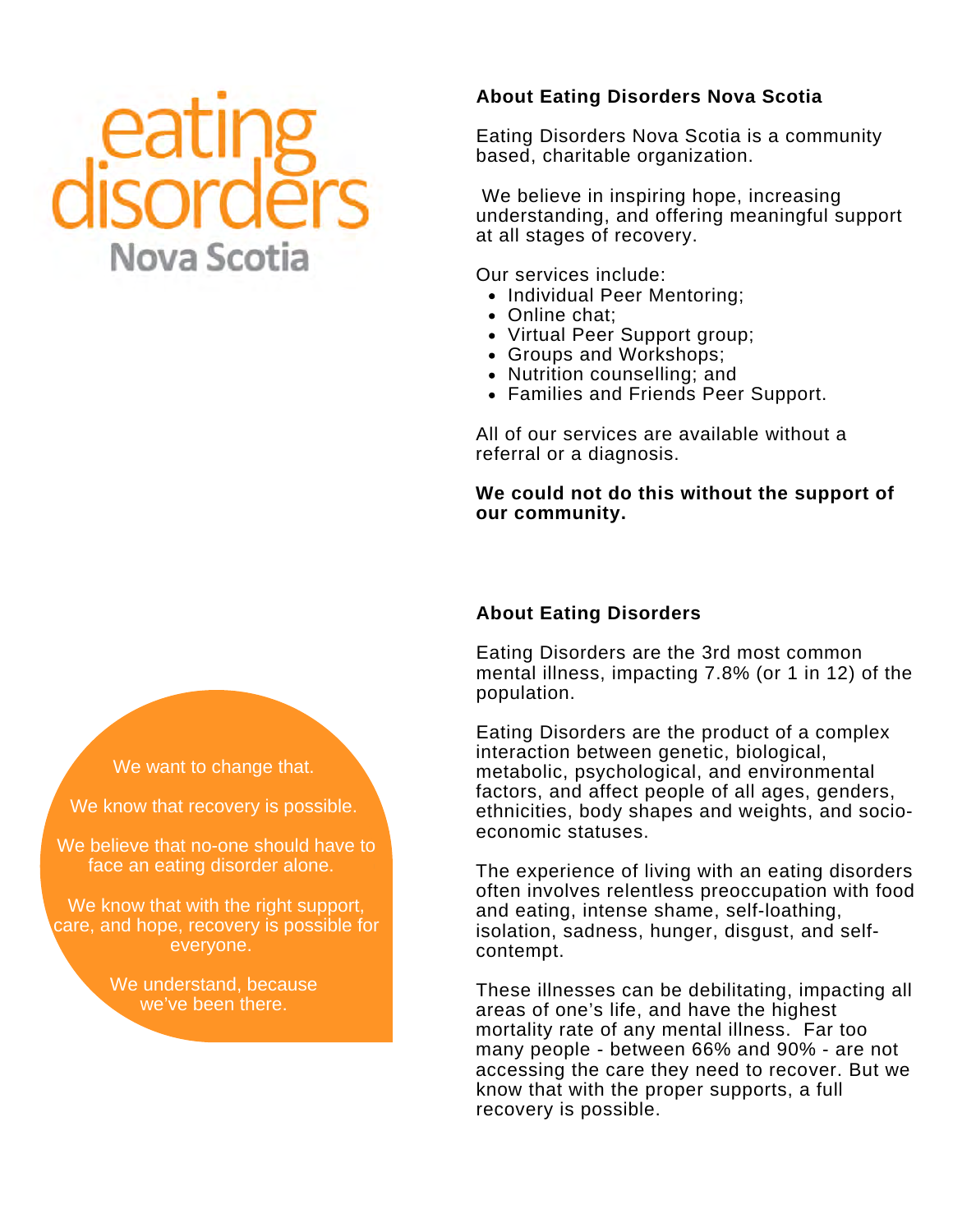## **Before you start…**

Taking on a challenge like a half or full marathon, or a 5K be an empowering experience.

If you've ever had a harmful relationship with exercise, we strongly encourage you to talk with your support system, including your doctor, before joining, and invite you to complete the quiz: Is my relationship with exercise harmful?

If you currently have a harmful relationship with exercise we strongly discourage you from taking part in any activity that could put your health in jeopardy.

#### **Other ways you can help:**

- Donate to the Eating Disorders Nova Scotia team
- Become a Monthly Donor for as little as \$5 a month
- Purchase your own Self-care Starter Kit for \$20
- Celebrate your Birthday, Anniversary, or other celebration by holding a Facebook Fundraiser
- Organize a fundraiser at your workplace (Like a bake sale, or casual day)
- Organize your own fundraiser like a book sale, plant sale, or community yard sale



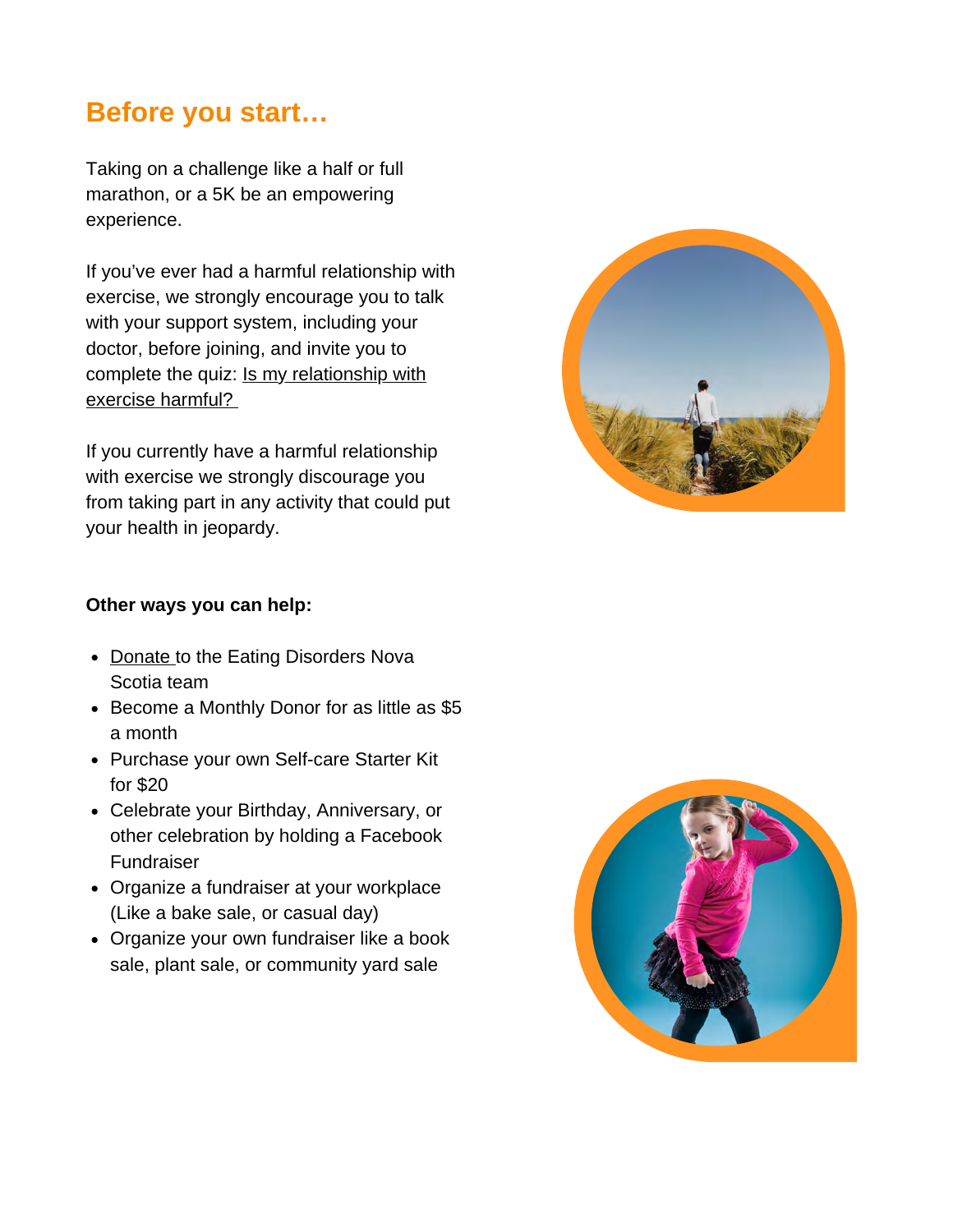## How does it work?

- Once you have registered for your race, you can sign up for the Scotibank Charity Challenge here if you haven't already: **Donate to Eating Disorders Nova Scotia - Blue Nose Marathon — Race Roster — Registration, Marketing, Fundraising**
- Choose Eating Disorders Nova Scotia as your fundraising team
- Donate to yourself to kickstart your fundraising efforts
- Share your custom donation page on social media
- Encourage friends and family to join you in running of walking
- Fundraise by collecting donations or hosting events
- Train for your race
- Giv'er!

Once you are registered you will receive an email from Race Roster with a link to your profile. We encourage you to customize the "My Story" section and share why you are running and why you chose Eating Disorders Nova Scotia.

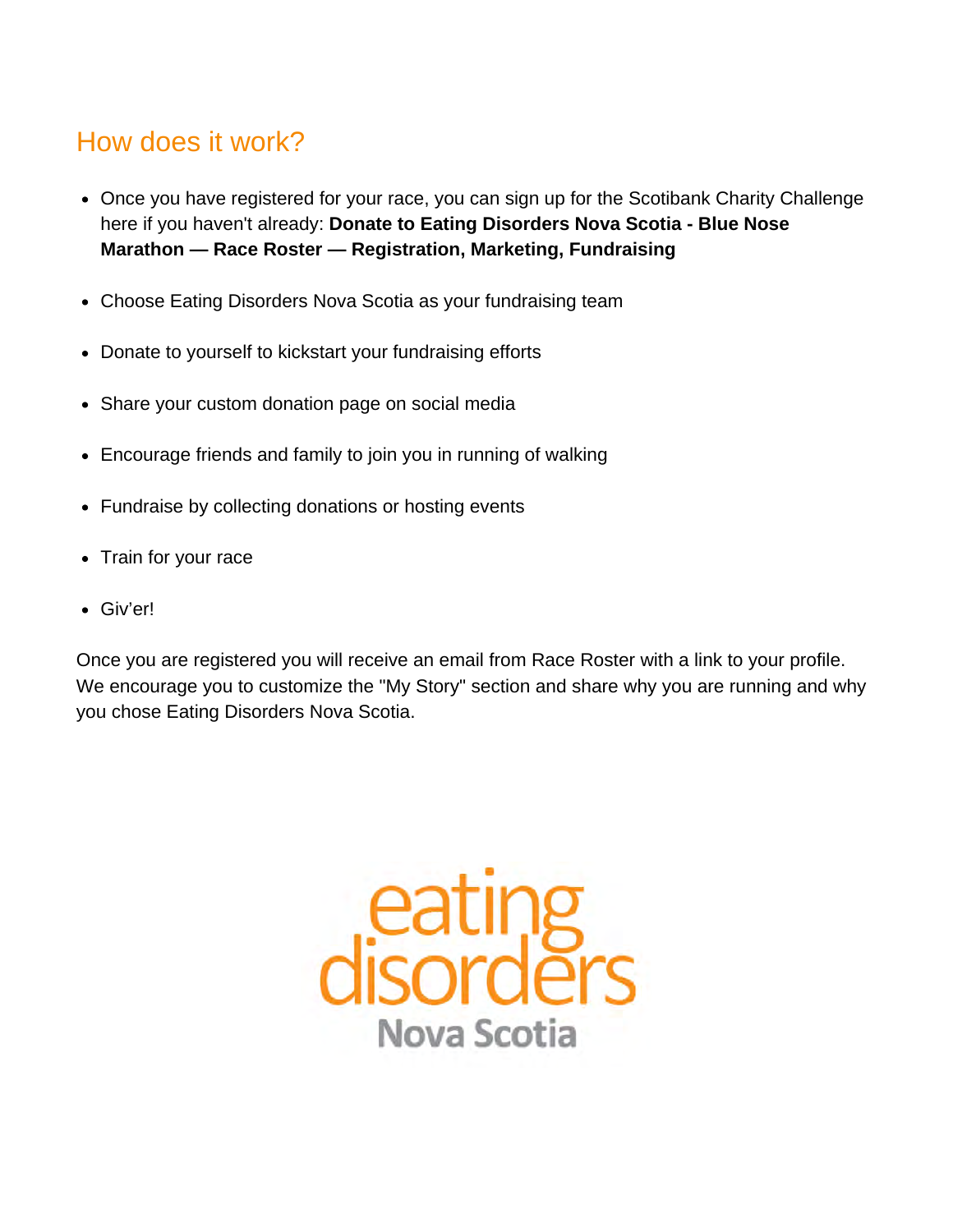## **Four Quick and Easy Steps to Raise \$500**

This may be the first time you've participated in a charity challenge. If so, fundraising can be scary—but it doesn't have to be. We're about to show you just how easy it is to raise \$1,000. Follow these six easy steps to raise \$500.

|              | 1. Donate to yourself. Set an example because it all begins with you! |       |
|--------------|-----------------------------------------------------------------------|-------|
|              | 2. Ask 4 close family members to donate \$50 each                     |       |
|              | 3. Ask 7 friends, and extended family members to donate \$25 each     | \$175 |
|              | 4. Ask your boss for a company contribution of \$75                   | \$75  |
|              |                                                                       |       |
| <b>TOTAL</b> |                                                                       | \$500 |

You are on a roll! Now that you've raised \$500, you know just how easy it is. Or maybe you already set a higher goal than \$500 (thank you!). Many of our team members increase their goal once they've hit their first fundraising goal. You can simply adjust your minimum donation amount for each donor, or increase the number of people you're going to ask. Or, both!

Here are five more ideas to raise an additional \$500

| 1. Ask 5 co-workers to donate \$20 each                                           | \$100 |
|-----------------------------------------------------------------------------------|-------|
| 2. Ask 6 neighbors to donate \$15 each                                            | \$90  |
| 3. Ask 3 of your fav local businesses for \$20 each                               | \$60  |
| 4. Ask 5 members of your church, class, or club you belong to donate \$10 each    | \$50  |
| 5. Ask your hairdresser, accountant, trainer, etc. to donate \$25 each            |       |
| 6. Hold a car wash, bake sale, garage sale, raffle, or tip night to raise another | \$100 |

NEW FUNDRAISING TOTAL \$1,000





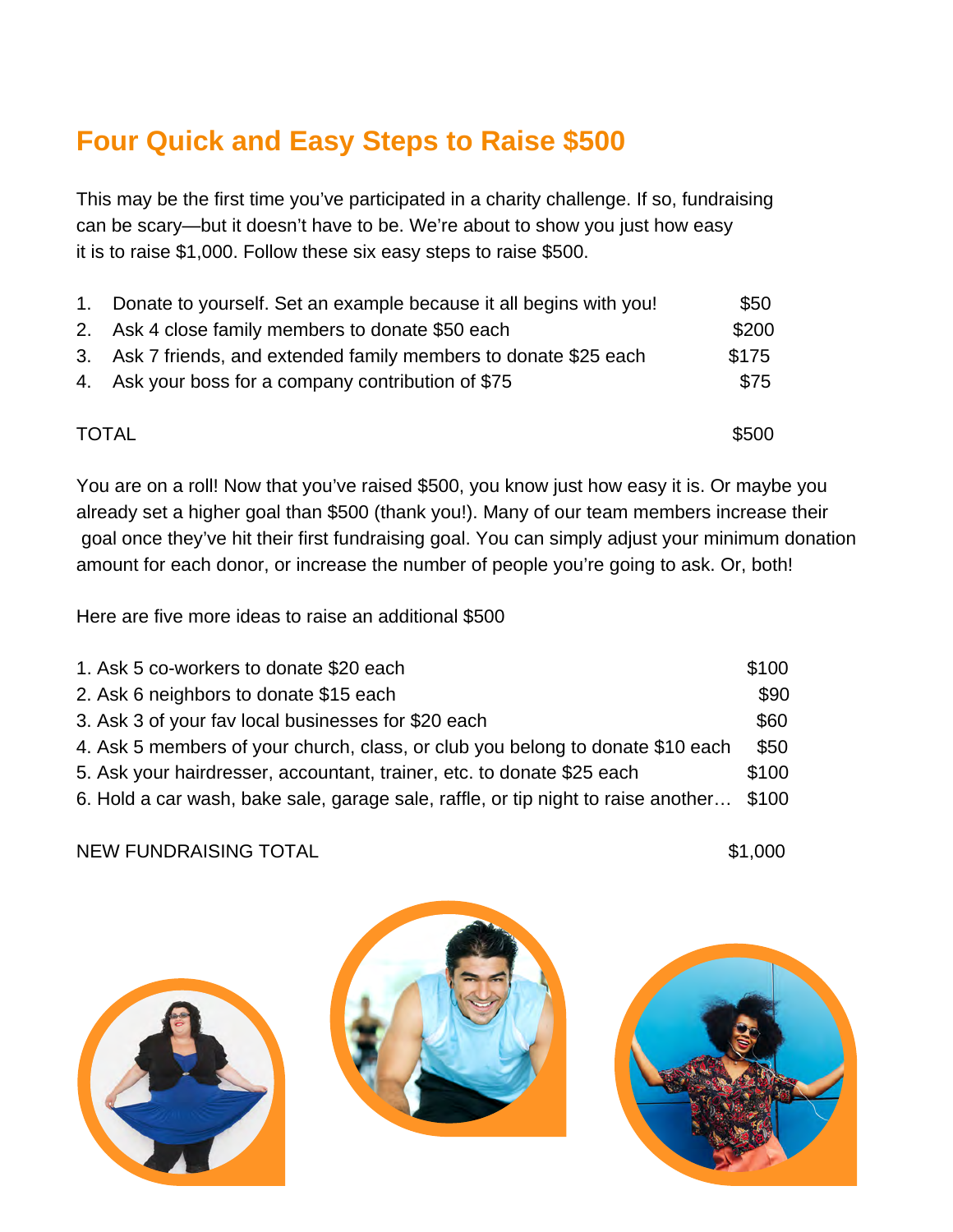

#### **Don't forget about social media!**

Tell your social media friends that you're running in the Scotibank Blue Nose and raising funds for Eating Disorders Nova Scotia. Let them know why you chose us as your charity of choice. Consider text, images or videos to share your story.

Make sure to keep your followers updated! Post a pic of you training, how far you went in your training or practicing some self-care. Make sure to ASK and include the link to your fundraising page.

It's especially important to post on social media frequently as your challenge gets closer. People respond to a deadline. Don't forget to tag us!

#### **Sample Social Media Posts**

on my first run



in Scotiabank Blue Nose Marathon on... This will be my first time running in the Scotiabank Blue Nose 5km. I've chosen to run in support of Eating Disorders NS and am asking...

It's here, it's Scotiabank Blue Nose Marathon weekend! I need your help, I'm so close to reaching my fundraising goal for Eating Disorders NS. Every dollar guess directly to program supports for folks living with eating disorders.

Join me in donating here: https://raceroster.com/.../scotia.../pledge/participant/2508

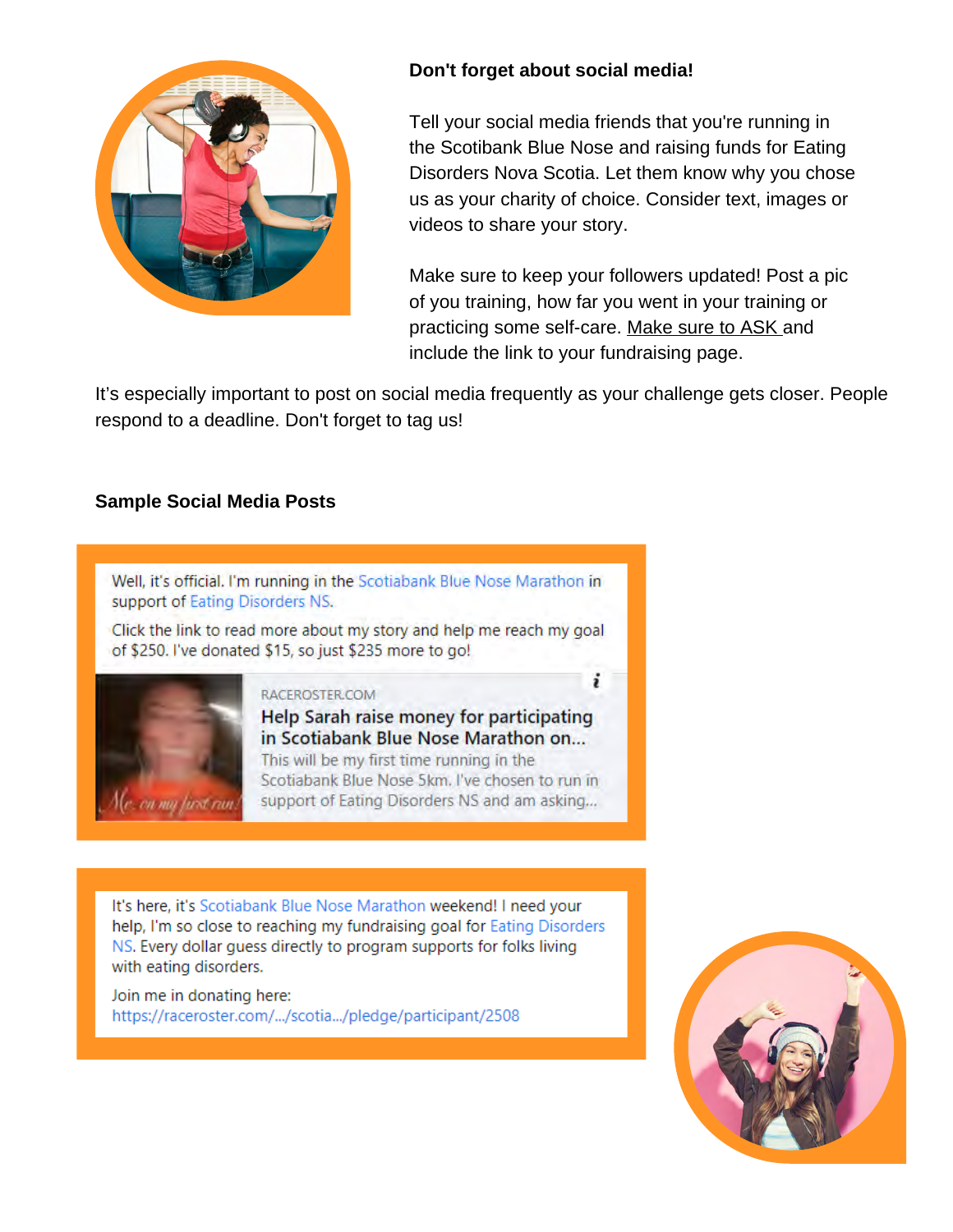## **8 Weeks to the Bluenose!**

We want you to have an awesome time at the Bluenose, so here's how to train for your 5K and hit your fundraising goal ahead of schedule. Taking part in our Running for Recovery team is all about having fun, celebrating your body, and practicing self-care.

Please consult with your doctor or other qualified health care professional before using any training outline in this document.

| Start your running training. Begin with a walking<br>warm-up of five minutes to prepare your body for the<br>run ahead.                                                                        | Start strong! You are an amazing human being, and<br>you are doing this!                                                                                                                                                                                      |
|------------------------------------------------------------------------------------------------------------------------------------------------------------------------------------------------|---------------------------------------------------------------------------------------------------------------------------------------------------------------------------------------------------------------------------------------------------------------|
| Try running 1km in intervals. Run or jog for 15<br>seconds, then walk for 45 seconds. Intervals help<br>you build aerobic stamina. Do this $3 - 4$ times this                                  | Send an email to your list announcing that you're<br>running and invite them to join you or at least<br>donate.                                                                                                                                               |
| week. Finish with a walking cool down to bring your<br>body back to rest. Remember to stretch. If you find<br>that you are gasping for air, slow down. It's a sign<br>you're pushing too hard. | Post on social media with your fundraising page<br>link. Self-donate!                                                                                                                                                                                         |
| Add .5 kilometer weekly to build stamina.<br>Get plenty of rest. Fuel up.                                                                                                                      | Post a funny picture of yourself training on social<br>media. Include a link to your fundraising page.                                                                                                                                                        |
| Add .5 kilometer to each training run<br>Get plenty of rest. Fuel up.                                                                                                                          | Check with your employer to see if they will match<br>donations or make a donation to your run.                                                                                                                                                               |
| Add .5 kilometer to each training run<br>Get plenty of rest. Fuel up.                                                                                                                          | Update your family and friends on your training and<br>share another story or image.                                                                                                                                                                          |
| Add .5 kilometer to each training run<br>Get plenty of rest. Fuel up.                                                                                                                          | Remember - you've got to nourish to flourish!<br>Listen to your hunger and be sure to fuel up.                                                                                                                                                                |
| Add .5 kilometer to each training run<br>Get plenty of rest. Fuel up.                                                                                                                          | Post on Facebook, Twitter, or Instagram (or all<br>three!).                                                                                                                                                                                                   |
| Add one more .5 kilometer. Create your race plan so<br>you are visualizing how to navigate the course.                                                                                         | Post on social media this week with your<br>fundraising link giving people one more chance to<br>support you. Send a final email to your list with a                                                                                                          |
| Day Before: Get plenty of rest. Fuel up. Layout all<br>your clothing and running snacks before you go to<br>bed.                                                                               | deadline (deadlines are so helpful to people who<br>have been meaning to donate to you).                                                                                                                                                                      |
| Race Day! Eat for energy before your run. Get to<br>your start corral early.                                                                                                                   | Post on social media thanking your donors and<br>reminding everyone they have 24 hours left to<br>donate. Email all your donors a thank-you, update,<br>and share a photo if you have one. Post on social<br>media from the finish line. Congrats you did it! |